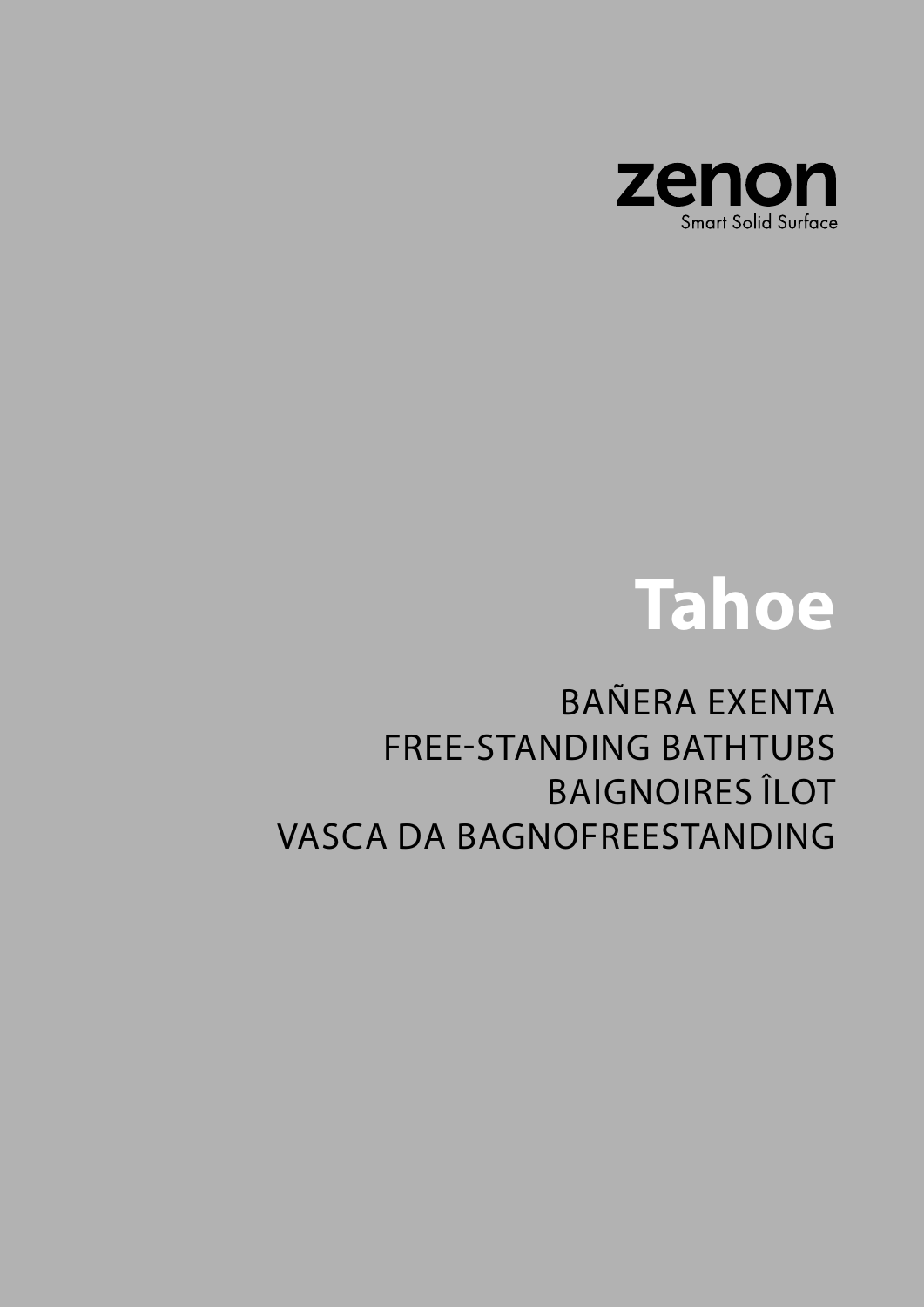## TAHOE SOFT

## SMART SOLID



## INFORMACIÓN TÉCNICA

TECHNICAL INFORMATION | INFORMATION TECHNIQUE | INFORMAZIONE TECNICA

### Acabados |

Finishing | Finition | Finitura: SOFT

### Color |

Color | Couleur | Colori: CLASSIC WHITE

## Medidas |

Measures | Mesures | Misure





#### *Bañera con rebosadero |*

*Bathtubs with overflow | Baignoires avec trop-plein | Vasca da bagno con troppopieno.*

## OPTION | OPTION | OPZIONE

Válvula bañera | 2 Acabados

**+** *info pag. 130* Bathtube Valve | 2 Finishes Bonde de baignoire | 2 Finition Scarico vasche da bagno | 2 Finitura

## 

Colores estándar Standard colours Couleurs standard Colori standard

#### *Sólo exterior Outside only Extérieur uniquement Solo esterno*

**M**

## Colores metálicos Metal colours

Couleurs Métalliques Colori Metallizzati

*Sólo exterior Outside only Extérieur uniquement Solo esterno*